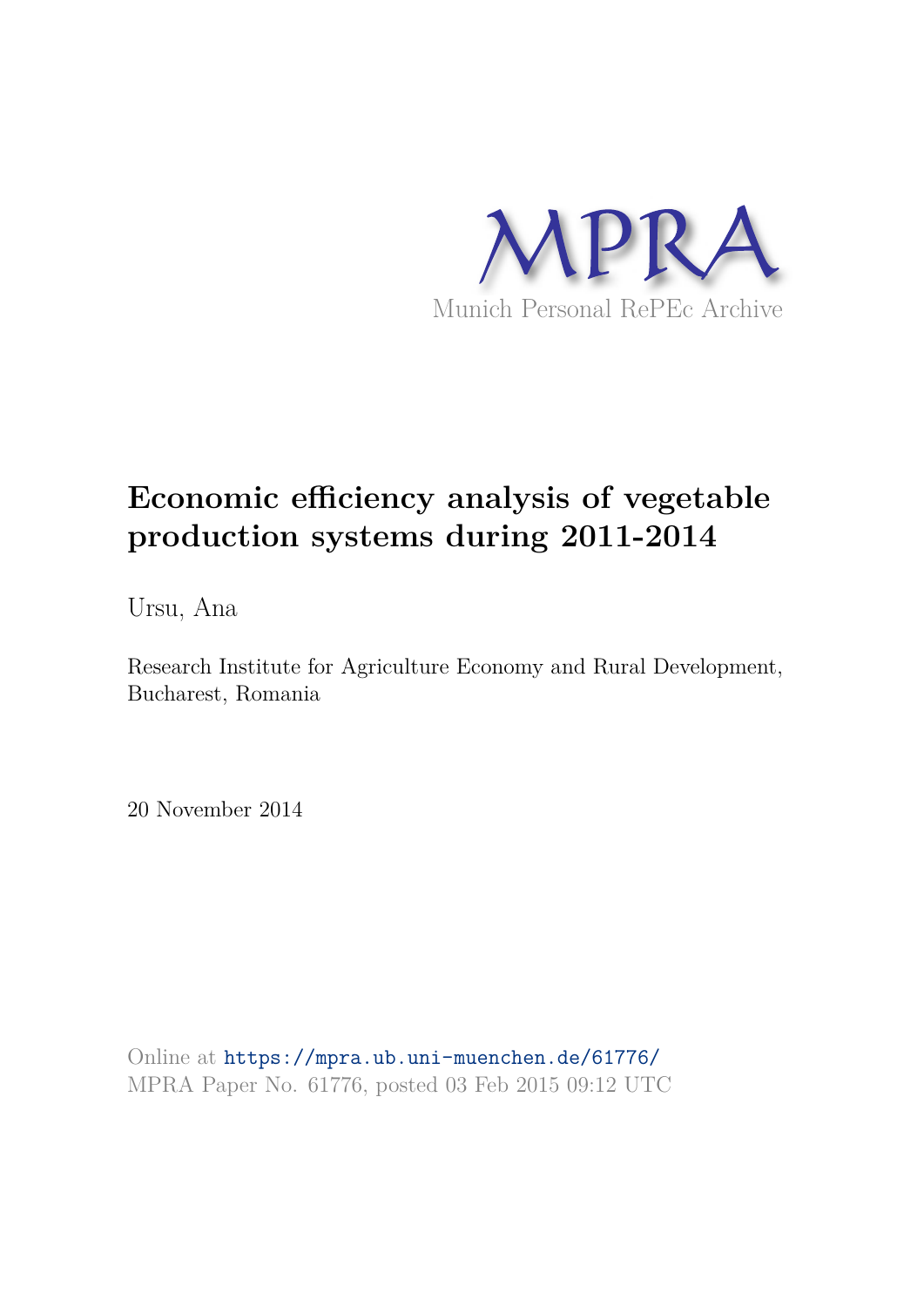# **ECONOMIC EFFICIENCY ANALYSIS OF VEGETABLE PRODUCTION SYSTEMS DURING 2011-2014**

# **ANA URSU<sup>1</sup>**

**Summary:** *Economic efficiency plays an important role in the foundation and farm level decisions, constituting a basic criterion in assessing the level of economic activity and development prospects. The study aimed to analyze the economic efficiency of crop production systems, measured through indicators that contribute to an overall picture of the actual conditions of economic efficiency for the analyzed period. For this study were quantified following indicators: income from operations, operating costs, labor productivity and rate of return on different types of farms of*  different sizes. The analysis concluded that indicators production year 2013-2014 has showed a lower level of *economic efficiency compared with 2011-2012 production year; comparison of the two production systems that irrigated production system provides a rate of return of about 9-10% higher than non-irrigated system. Comparing labor productivity in terms of value (lei / Man-hour) the types of farms of different sizes that hourly labor productivity increases with economic size of holding and decreases as the number of man-hours to 1000 lei incomes increase.* 

**Keywords***: economic efficiency, production systems, labor productivity, profitability* 

#### **INTRODUCTION**

The concepts of efficiency is treated in economic theory and practice various forms of manifestation of the results of economic agents, such as profitability, productivity of factors of production, capital efficiency, reduced costs, etc. Economic efficiency is closely related to the use of resources in the economy and its essential feature is the causal effort / effect. Doing a conceptual treatment summarizing the opinions of economic efficiency can conclude that economic efficiency is a complex economic category expressed in the most comprehensive results are obtained in an activity. The scale is expressed by farm labor productivity, profitability, unit production cost. A high efficiency is obtained with a modern technology that makes the most of raw materials and energy, providing high quality products at low cost.

#### **MATERIAL AND METHOD**

The methodology chosen for this study was to design plant production systems adapted plains, in different shapes and sizes of farm, level indicators and sub-indicators.

For economic efficiency analysis were performed technical and economic projections for 2011-2014 holding module 20 hectares (irrigated and non-irrigated), 200 hectares (irrigated and non-irrigated), and 1,000 hectares (irrigated and non-irrigated). These projections are based on technological estimates and budgets of income and expenses for each crop, how to farm and year of production.

The average yields set out to achieve, are in accordance with "study to determine potential areas, geographical areas and unitary standard gross margins" for proictele under Measure 3.1. "Investments in agricultural holdings" of the SAPARD program, developed by the ASAS-ICPA and ICEADR 2004.

Getting set production can be achieved through proper management of inputs, based on scientific rules determnare.

Estimated recovery prices for crops production structures studied:

 $\overline{a}$ 

- For the year 2011-2012: 1.1 lei / kg for wheat, 0.99 euro / kg in corn, 0.875 lei / kg barley 1.95 lei / kg sunflower, 4.0 lei / kg beans, 2.15 lei / kg soybean, 1.8 lei / kg Rape, 0.30 lei / kg of sugar beet
- For the year 2013-2014: 0.77 euro / kg for wheat, 0.98 euro / kg in corn, 0.685 lei / kg barley, 1.9 lei / kg sunflower, 3.5 lei / kg beans, 1.8 lei / kg soybean, 1,750 lei / kg rape, 0.275 lei / kg of sugar beet

<sup>&</sup>lt;sup>1</sup> PhD, Researcher II - Research Institute for Agricultural Economics and Rural Development, ursu.ana@iceadr.ro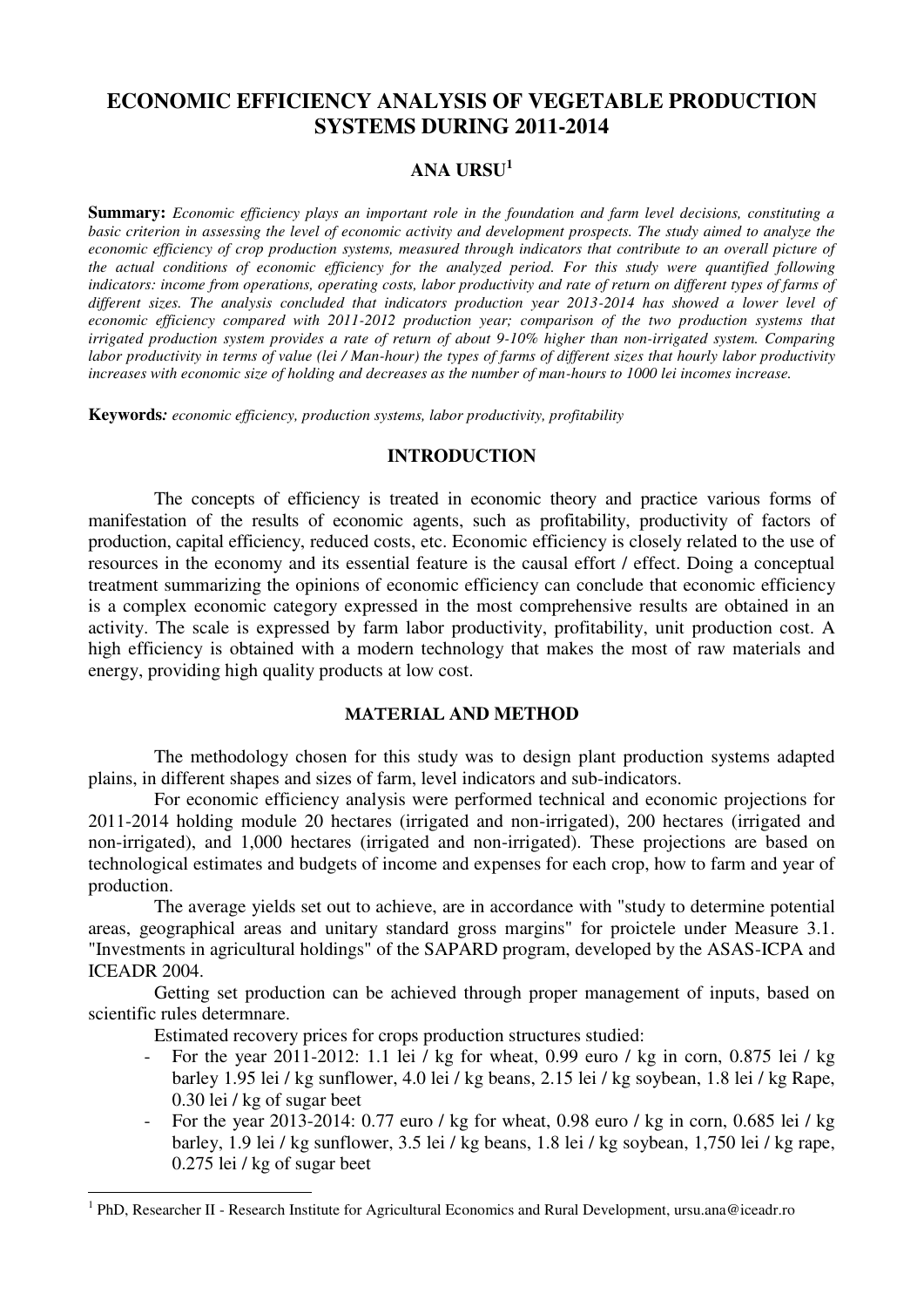#### **RESULTS AND DISCUSSION**

#### **Economic efficiency analysis modules designed holding**

Module 20 ha (table 1) is specific households and has been developed in two production: irrigated and non-irrigated system. **The irrigation system** four production activities are summarized wheat, corn, sunflowers, beans, sugar beet and **irrigated** also appears barley activity formed in the two ha of the total 20 hectares. Corn is grown on the largest area in this way, and accounts for 30% of the total area. The production value is obtained from corn but only 35.8% of the value obtained at farm level, because lower profitability per hectare recorded in this culture, to an average of 4800 kg / ha. Sugar beet is cultivated although only 10% of farmland has the largest contribution to production value obtained 19.2% of the value obtained in farm irrigated and nonirrigated system by 21%.

| Nr. Item       | <b>Indicators</b>                          | <b>UM</b>         | Module 20 ha<br>irrigated |        | Module 20 ha<br>non-irrigated |         |
|----------------|--------------------------------------------|-------------------|---------------------------|--------|-------------------------------|---------|
|                |                                            |                   | 2011                      | 2014   | 2011                          | 2014    |
| One            | Total revenue                              | lei               | 109858                    | 97932  | 72372                         | 64409   |
| February       | Income from primary production             | lei               | 103794                    | 91868  | 68148                         | 60185   |
| Three          | Crude product                              | lei               | 121454                    | 113362 | 84926,2                       | 79839   |
| $\overline{4}$ | Total expenditure                          | lei               | 96161                     | 86146  | 68795,4                       | 61926.5 |
| 5              | Expenditure on primary production          | lei               | 90097                     | 80172  | 64571,4                       | 57702,5 |
| 6              | Raw materials                              | lei               | 37340                     | 33485  | 30521,0                       | 27400,6 |
| 7              | Permanent labor expenses                   | lei               | 10545                     | 10545  | 6582,7                        | 6931,5  |
| 8              | Total time spent working                   | man-hours         | 2287                      |        | 1556,8                        |         |
| 9              | Working time consumed on average per 1 ha  | man-hours         | 114,4                     |        | 77,8                          |         |
| 10             | Labour productivity (Wm)                   | lei / man-hour    | 45,4                      | 40,2   | 43,8                          | 38,7    |
| 11             | Labour productivity (Wm)                   | man-hour /1000lei | 22,0                      | 24,9   | 22,8                          | 25,9    |
| 12             | Labor costs 1000 lei prod. value           | lei               | 101,6                     | 118,6  | 96,6                          | 115,2   |
| 13             | Expenditure on valuable products 1,000 lei | lei               | 360                       | 364    | 448                           | 455     |
| 14             | Production expenses 1,000 lei Home         | lei               | 868                       | 873    | 948                           | 959     |
| 15             | Gross profit                               | lei               | 13697                     | 11696  | 3577                          | 2482    |
| 16             | - Tax $16\%$                               | lei               | 2192                      | 1871   | 572                           | 397     |
| 17             | Net profit                                 | lei               | 11506                     | 9825   | 3004                          | 2085    |
| 18             | Gross profit rate                          | $\%$              | 15,2                      | 14,6   | 5,5                           | 4,3     |
| 19             | Net profit rate                            | $\%$              | 12,8                      | 12,3   | 4,7                           | 3,6     |
| 20             | Gross profit $+$ grants                    | lei               | 25293                     | 27216  | 16131                         | 17912   |
| 21             | - Tax 16%                                  | lei               | 4047                      | 4355   | 2581                          | 2866    |
| 22             | Net profit $+$ grants                      | lei               | 21246                     | 22862  | 13550                         | 15046   |
| 23             | Gross profit rate $+$ grants               | $\%$              | 26,3                      | 31,6   | 23,4                          | 28,9    |
| 24             | Net profit + rate subsidies                | $\%$              | 22,1                      | 26,5   | 19,7                          | 24,3    |

**Table 1: Economic efficiency indicators** 

Source: *Own calculations* 

**Analysis of revenue:** the total activity, revenue recorded a decrease of 1.13 times in 2013- 2014 compared to 2011-2012. The decrease in revenues was driven by lower selling prices of production. Revenues are irrigated with 1.52 times higher than in non-irrigated system, the decisive contribution in this regard starring increase yields per hectare. The correlation coefficient between the index of income and expenditure index is greater than one, the pace of decline of revenues ranging from 1.05 (irrigated) and 1.15 (irrigated) in 2013-2014 to 1.04 (neirgat) and 1, 14 (irrigated) in 2011-2012. Reducing income reflects directly on the indicator expenses 1,000 lei income.

**Expenditure Review:** the total activity costs have been reduced by 1.11 times (irrigated) system) and 1.12 (irrigated) in 2013-2014 compared to 2011-2012 this reduction, attesting first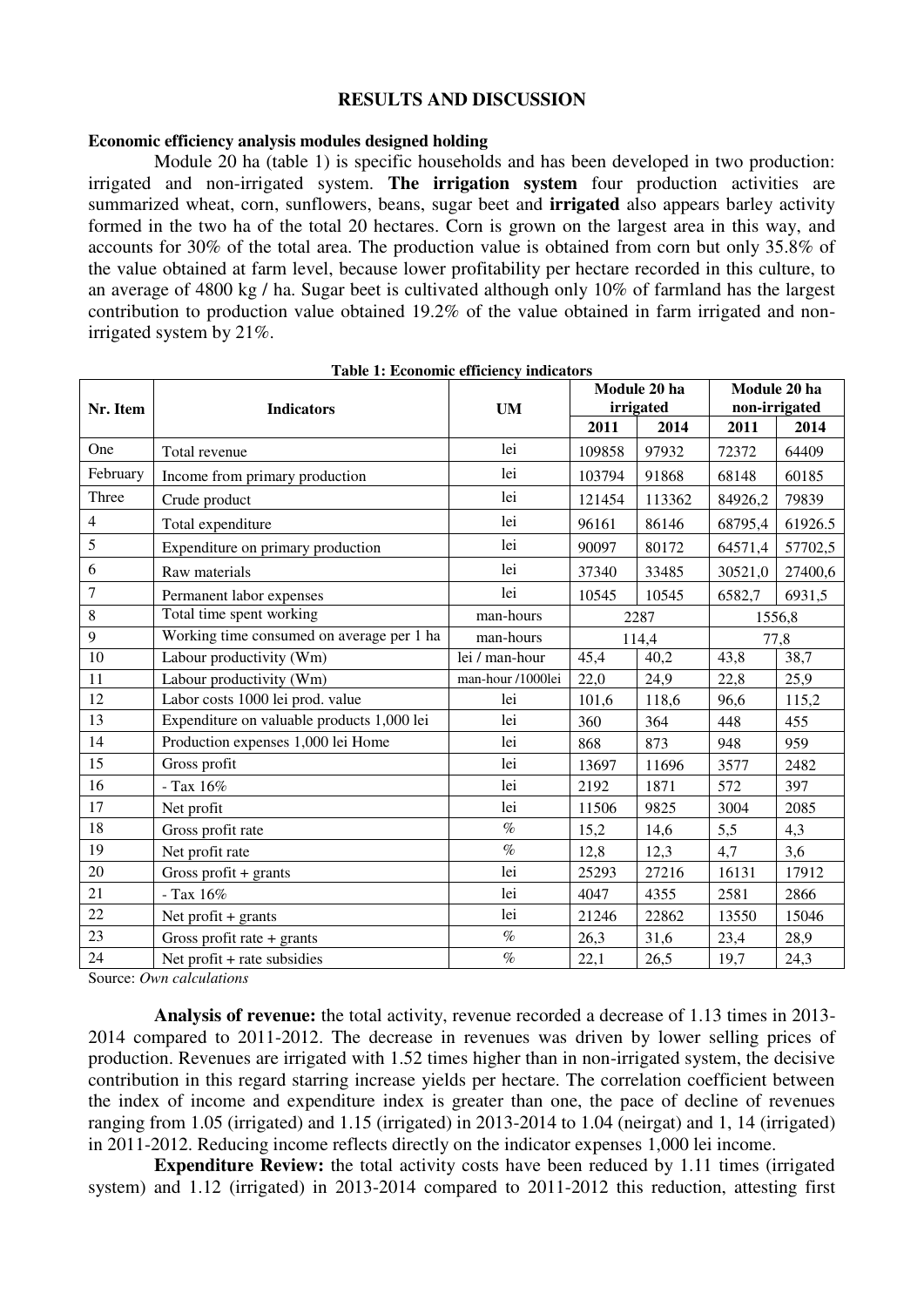reduction index inflation of 3.2% (2011-2012) to 2.8% (2013-2014) according to the National Weather Institute.

**1000 lei revenue expenditure** a slight increase from 868 lei (2011) 873 lei (2014) irrigated and 948 lei (2011) to 959 lei (2014) - sitem neirgat, which means that the farmer in this module covers all costs Operation and get a small benefit, as evidenced and **Rate taxable income**  which is between 14.6% and 15.2%, irrigated, compared to only 4.3% and 5.5% in irrigated system.

**Labour productivity** was calcualată wide activities, total farm modules. Total work time spent (effort) with production values obtained (effect) reveals the degree of economic efficiency of labor exploitation modules designed. It can be appreciated that in the period 2011-2014, labor productivity based on value of production at farm level and fund time varies as follows: the irrigated labor productivity ranges from 22.8 man-hours to 1000 lei production value (2011) to 25.9 man-hours to 1000 lei production value (2014), and the irrigated labor productivity ranges from 22.0 man-hours to 1000 lei production value (2011) to 24.9 man-hours to 1,000 lei production value. It follows that labor productivity declined as working time consumed to 1000 lei production value in 2014 increased compared to 2011 with 3.1 man-hours to 2.9 hours non-irrigated and irrigated-man which means a reduction in economic efficiency of the labor front of 2011-2012. The results were in line with available created by holding the level of competitiveness in labor productivity related to the corresponding production.

# **Module 200 ha**

Module 200 ha (table 2) has an economic dimension top and were designed farmers organized into family associations being developed in two productions: irrigated and non-irrigated system. **The irrigation system** production seven activities are summarized wheat, corn, barley, sunflower, soybean, sugar beet, oilseed rape. Corn is grown on the largest area in this way, and accounts for 33% of the total area of 200 ha. Revenues highest level of activity but how are obtained from sugar beet, which although only 5% of cultivated area, has a 10.3% contribution to total value of production from the farm. Activity barley also provides a good return, 22.7% of taxable income rate, while significant subsidies granted to the sunflower crop this activity lies third place (12%) in terms of income per hectare made the farm. **In irrigated system are** contained the same activities as irrigated system, but different cultures share in the structure of production. Soy Lowers surface half (5% to 10% as they were in irrigation system) and increase in rapeseed area to 13% (compared to 4% in irrigation system). A lower yield obtained in this production system achieves an output value 33.3% lower than the irrigation system. Activity wheat has the highest share both in size (32% of the total 1000 ha) but the production value obtained (26.5% of total production) is lower than that obtained from corn (30%) in the system.

 Activity sugar beet is the most effective in the module, **rate taxable income** (Gross profit) was 21.5% in this culture.

| Table 2. ECONOMIC CHICIERY MURARDIS |                                            |                |                            |         |                                |        |  |  |
|-------------------------------------|--------------------------------------------|----------------|----------------------------|---------|--------------------------------|--------|--|--|
| Nr. Item                            | <b>Indicators</b>                          | <b>UM</b>      | Module 200 ha<br>irrigated |         | Module 200 ha<br>non-irrigated |        |  |  |
|                                     |                                            |                | 2011                       | 2014    | 2011                           | 2014   |  |  |
|                                     | Total revenue                              | lei            | 1205320                    | 1072020 | 831160                         | 735110 |  |  |
| 2                                   | Income from primary production             | lei            | 1126960                    | 993660  | 780680                         | 684630 |  |  |
| 3                                   | Crude product                              | lei            | 1321280                    | 1226320 | 947120                         | 889410 |  |  |
| 4                                   | Total expenditure                          | lei            | 1050359                    | 908062  | 759949                         | 672210 |  |  |
| 5                                   | Expenditure on primary production          | lei            | 971999                     | 857693  | 709469                         | 621730 |  |  |
| 6                                   | Raw materials                              | lei            | 358297                     | 317722  | 314357                         | 277210 |  |  |
|                                     | Permanent labor expenses                   | lei            | 94929                      | 94929   | 55282                          | 55282  |  |  |
| 8                                   | Total time spent working                   | man-hours      | 20851                      |         | 13163                          |        |  |  |
| 9                                   | Working time consumed on average per 1 has | man-hours      | 104,3                      |         | 65,8                           |        |  |  |
| 10                                  | Labour productivity (Wm)                   | lei / Man-hour | 54                         | 48      | 59                             | 52     |  |  |

**Table 2: Economic efficiency indicators**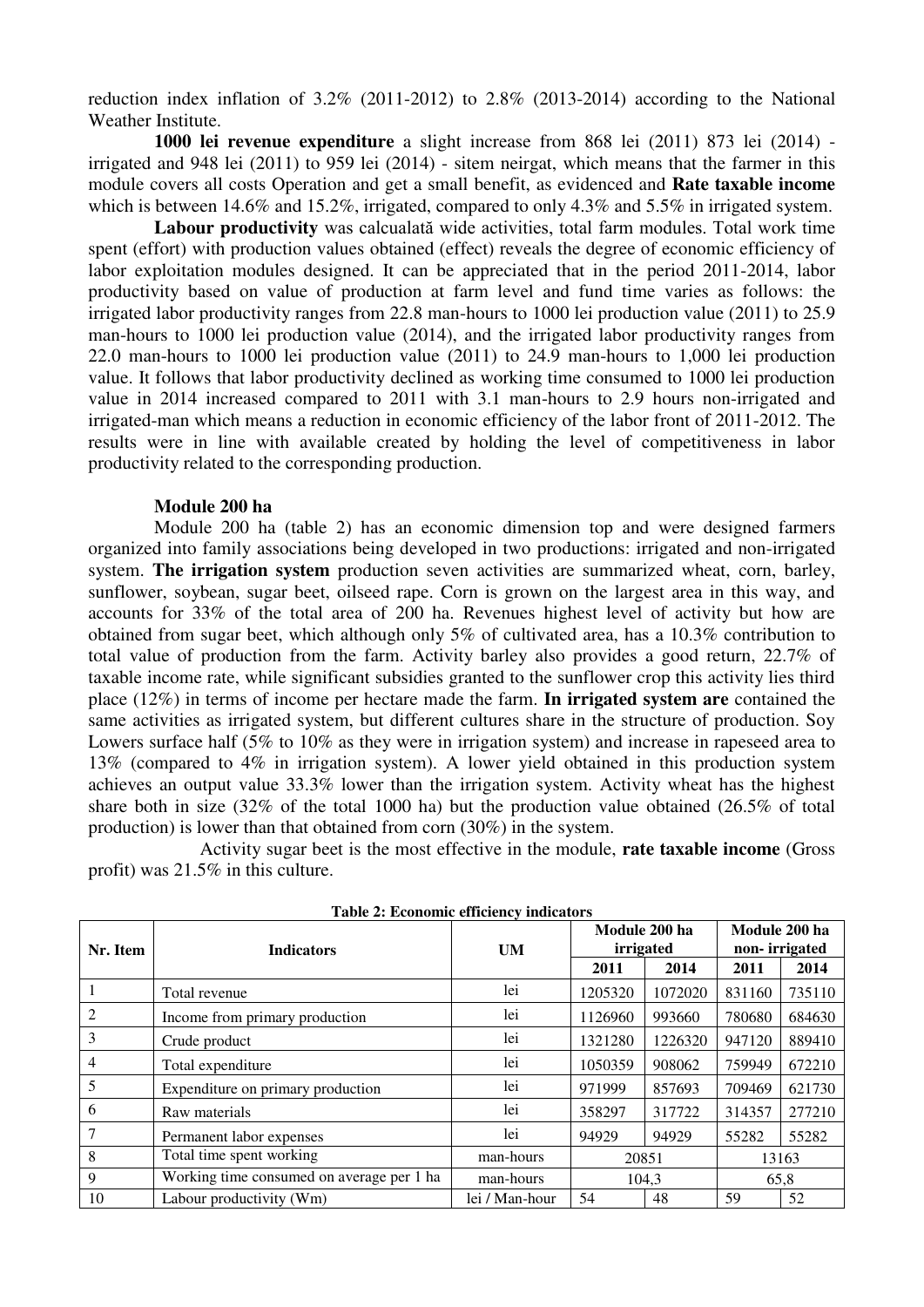| 11 | Labour productivity (Wm)                   | Man-hour /<br>1000 lei | 18.5   | 21.0   | 16.9   | 19.2   |
|----|--------------------------------------------|------------------------|--------|--------|--------|--------|
| 12 | Labor costs 1000 lei prod. value           | lei                    | 84.2   | 95.5   | 70.8   | 80.7   |
| 13 | Expenditure on valuable products 1,000 lei | lei                    | 318    | 320    | 403    | 405    |
| 14 | Expenses 1,000 lei main prod               | lei                    | 862    | 863    | 909    | 908    |
| 15 | Gross profit                               | lei                    | 154961 | 135967 | 71211  | 62900  |
| 16 | - Tax $16\%$                               | lei                    | 24794  | 21755  | 11394  | 10064  |
| 17 | Net profit                                 | lei                    | 130167 | 114212 | 59817  | 52836  |
| 18 | Gross profit rate                          | $\%$                   | 15,9   | 15,9   | 10,0   | 10,1   |
| 19 | Net profit rate                            | $\%$                   | 13,4   | 13,3   | 8,4    | 8,5    |
| 20 | Gross profit $+$ grants                    | lei                    | 270921 | 318258 | 187171 | 217200 |
| 21 | - Tax $16\%$                               | lei                    | 43347  | 50921  | 29947  | 34752  |
| 22 | Net profit $+$ grants                      | lei                    | 227574 | 267337 | 157223 | 182448 |
| 23 | Gross profit rate $+$ grants               | $\%$                   | 25,8   | 35,0   | 24,6   | 32,3   |
| 24 | Net profit $+$ rate subsidies              | $\%$                   | 21,7   | 29,4   | 20,7   | 27,1   |

Source: *Own calculations*

**Analysis of revenue:** the total activity, revenue recorded a decrease of 1.14 times in 2013- 2014 compared to 2011-2012. The decrease in revenues was driven by lower selling prices of production. Revenues are irrigated with 1.45 times higher than in non-irrigated system, the decisive contribution in this regard starring increase yields per hectare. The correlation coefficient between the index of income and expenditure index is greater than one, the rate of decrease of income over expenditure ranging from 1.10 (irrigated) to 1.16 (irrigated) in 2011-2014.

**Expenditure Review:** the total activity costs have been reduced by 1.14 times (irrigated system) and 1.13 times (irrigated) in 2013-2014 compared to 2011-2012 this reduction, attesting first reduction index inflation of 3.2% (2011-2012) to 2.8% (2013-2014) according to the National Weather Institute.

**1000 lei revenue expenditure** no differences between the two production systems, lower costs 1.05 times irrigated (863 lei to 1000 lei income) from non-irrigated (908 lei lei 1000 revenue). Comparing the two modules holding non-irrigated and irrigated system operated at 200 ha irrigated module, work on the farm is less profitable, as evidenced rate and taxable income (10%) to 200 ha irrigated module that has a income rate of 15.9%, but allow the resumption of production and allocation of funds for development profit (recommended 50%) to achiziţeiei of new agricultural machinery and equipment required for the farm. Comparâd two study periods 2013-2014 to 2011- 2012, the modules do not show significant diferenţeiri to mark the two periods of production.

**Labour productivity** was calcualată wide activities, total farm modules. It can be appreciated that in the period 2011-2014, labor productivity based on value of production at farm level and fund time varies as follows: **the irrigated.** Labor productivity ranges from 18.5 manhours to 1,000 lei production value (2011) to 21.0 man-hours to 1000 lei production value (2014), and **for irrigation,** labor productivity ranges from 16.9 man-hours to 1000 lei production value (2011) to 19.2 man-hours to 1,000 lei production value. It follows that labor productivity declined as working time consumed to 1000 lei production value in 2014 increased compared to 2011 with 3.5 man-hours to 2.3 hours non-irrigated and irrigated-man which means a reduction in economic efficiency of the labor front of 2011-2012. The results were in line with available created by holding the level of competitiveness in labor productivity related to the corresponding production.

#### **Module 1 000 ha**

Module 1000 ha (table 3) has a large economic size and was designed for agricultural companies with legal personality, being developed in two productions: irrigated and non-irrigated system. **The irrigation system** production seven activities are summarized wheat, corn, barley, sunflower, soybean, sugar beet, oilseed rape. Corn and wheat have together accounted for 53% of the total at the module level. These cultures also provide 55.4% of the recorded production at farm level. Activity crop barley and sugar beet culture presents the highest return per ha.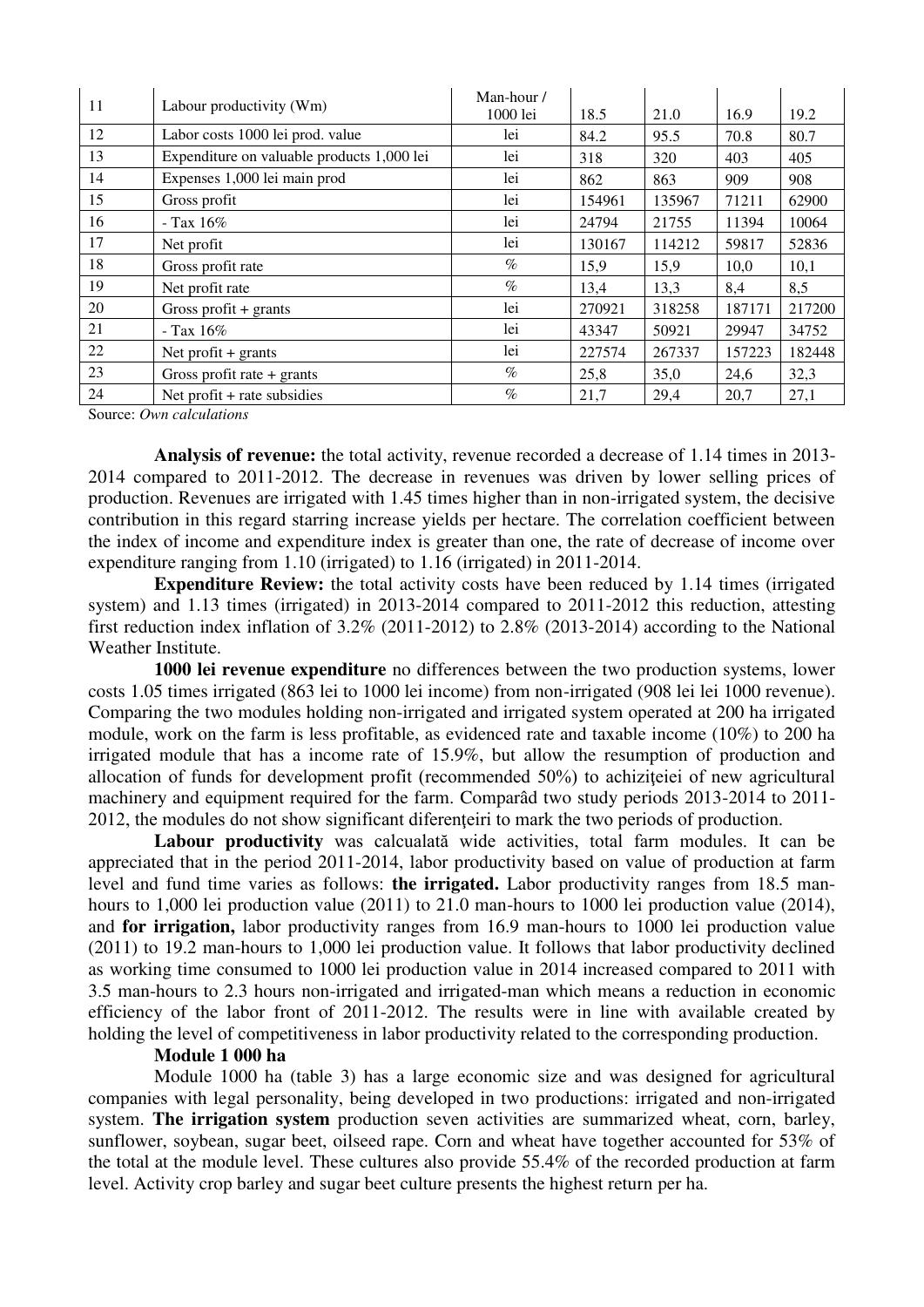| Nr. Item       | <b>Indicators</b>                          | <b>UM</b>              | Module 1000 ha<br>irrigated |         | Module 1000 ha<br>non - irrigated |         |
|----------------|--------------------------------------------|------------------------|-----------------------------|---------|-----------------------------------|---------|
|                |                                            |                        | 2011                        | 2014    | 2011                              | 2014    |
| $\mathbf{1}$   | Total revenue                              | lei                    | 7099340                     | 6374760 | 4847560                           | 975691  |
| $\overline{2}$ | Income from primary production             | lei                    | 6681940                     | 5957360 | 4579700                           | 3982780 |
| 3              | Crude product                              | lei                    | 7679140                     | 7146260 | 5427360                           | 5022140 |
| 4              | Total expenditure                          | lei                    | 5853145                     | 5099756 | 4196684                           | 3674960 |
| 5              | Expenditure on primary production          | lei                    | 5435745                     | 4830046 | 3928824                           | 3407100 |
| 6              | Raw materials                              | lei                    | 997574                      | 997574  | 1409044                           | 1550737 |
| $\tau$         | Permanent labor expenses                   | lei                    | 468289                      | 468289  | 266341                            | 267991  |
| 8              | Total time spent working                   | man-hours              | 104257                      |         | 62070                             |         |
| 9              | Working time consumed on average per 1 ha  | man-hours              | 104,3                       |         | 62,1                              |         |
| 10             | Labour productivity (Wm)                   | lei / man-hour         | 64                          | 57      | 74                                | 64      |
| 11             | Labour productivity (Wm)                   | man-hour /<br>1000 lei | 15,6                        | 17,5    | 13,6                              | 15,6    |
| 12             | Labor costs 1000 lei prod. value           | lei                    | 70,1                        | 78,6    | 58,2                              | 67,3    |
| 13             | Expenditure on valuable products 1,000 lei | lei                    | 149                         | 167     | 308                               | 389     |
| 14             | Expenses 1,000 lei main prod               | lei                    | 813                         | 811     | 858                               | 855     |
| 15             | Gross profit                               | lei                    | 1246195                     | 1127314 | 650876                            | 575680  |
| 16             | - Tax 16%                                  | lei                    | 199391                      | 180,370 | 104140                            | 92109   |
| 17             | Net profit                                 | lei                    | 1046804                     | 946944  | 546736                            | 483572  |
| 18             | Gross profit rate                          | $\%$                   | 22,9                        | 23,3    | 16,6                              | 16,9    |
| 19             | Net profit rate                            | $\%$                   | 19,3                        | 19,6    | 13,9                              | 14,2    |
| 20             | Gross profit + grants                      | lei                    | 1825995                     | 2046504 | 1230676                           | 1347180 |
| 21             | - Tax 16%                                  | lei                    | 292159                      | 327441  | 196908                            | 215549  |
| 22             | Net profit $+$ grants                      | lei                    | 1533836                     | 1719063 | 1033768                           | 1131632 |
| 23             | Gross profit rate + grants                 | $\%$                   | 31,2                        | 40,1    | 29,3                              | 36,7    |
| 24             | Net profit + rate subsidies                | $\%$                   | 26,2                        | 33,7    | 24,6                              | 30,8    |

**Table 3: Economic efficiency indicators** 

Source: *Own calculations*

Analysis of revenue: the total activity, revenue recorded a decrease of 1.15 times and 1.12 times irrigated irrigated during the 2013-2014 to 2011-2012 production. The decrease in revenues was driven by lower selling prices of agricultural products. Revenues are irrigated with 1.46 to 1.50 times higher than in non-irrigated system, the decisive contribution in this regard starring increase yields per hectare. The correlation coefficient between the index of income and expenditure index is greater than one, the rate of decrease of income over expenditure ranging from 1.17 (irrigated) to 1.23 (irrigated) in 2011-2014.

**Expenditure Review:** the total activity costs have been reduced by 1.15 times (irrigated system) and 1.13 times (irrigated) in 2013-2014 compared to 2011-2012 this reduction, attesting first reduction index inflation of 3.2% (2011-2012) to 2.8% (2013-2014) according to the National Weather Institute.

**1000 lei revenue expenditure** no differences between the two production systems, lower costs 1.05 times irrigated (813-811 lei lei 1000 revenues) compared to non-irrigated (858-855 lei lei 1000 revenue). Comparing the two modules holding non-irrigated and irrigated system operated at 1000 ha irrigated module, work on the farm is less profitable, as evidenced rate and taxable income  $(16.6\% - 16.9\%)$  compared to module 1000 ha irrigated which has a 22.9% rate of income - 23%, but allows resumption of production and profit allocation of funds for development (50% recommended) to achiziteiei of new agricultural machinery and equipment required for the farm. Comparâd two study periods 2013-2014 to 2011-2012, the modules do not show significant diferenteiri to mark the two periods of production.